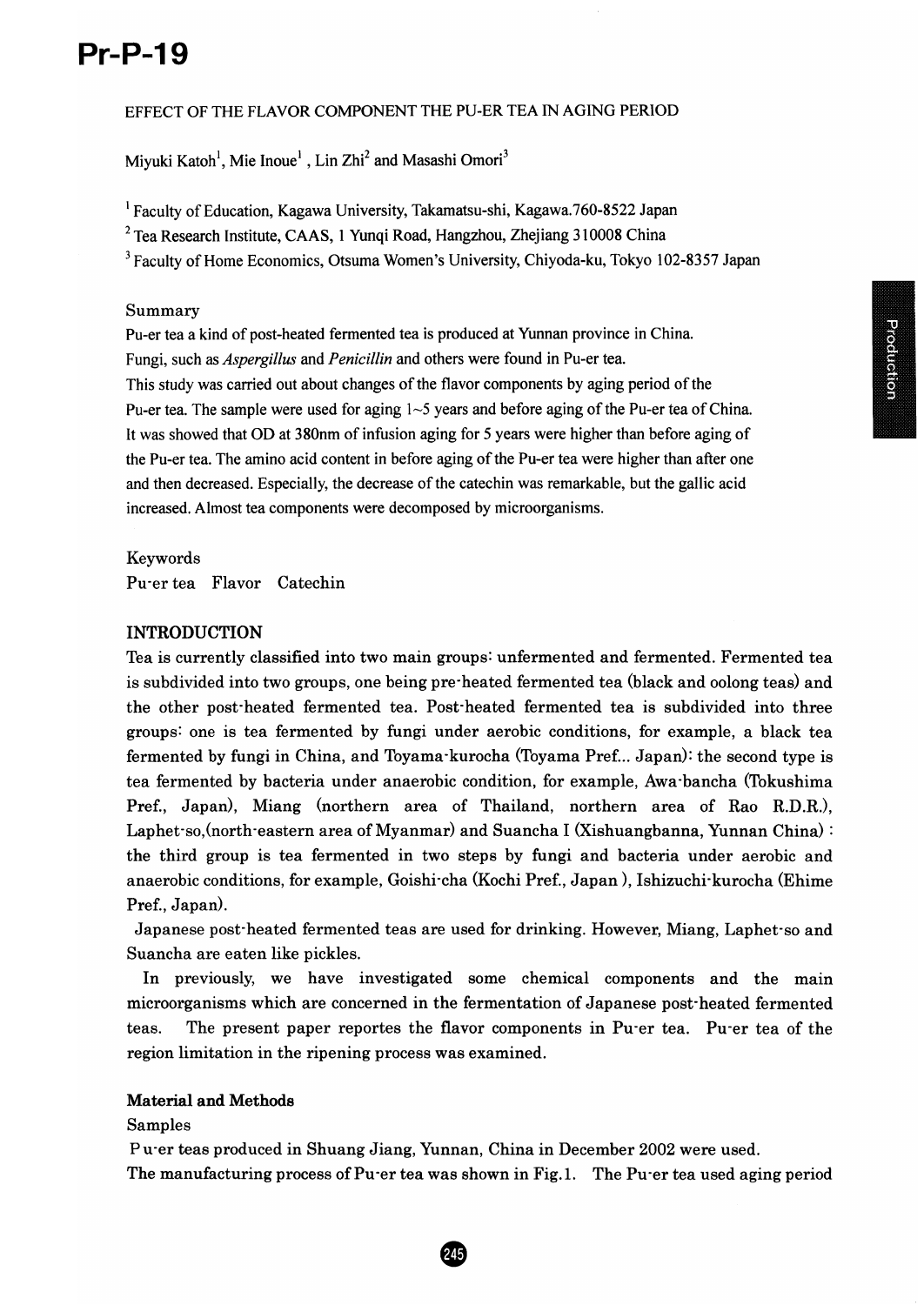#### 1 $\sim$ 5years.

Determination analysis of Pu-er extracts color.

Determination analysis of Pu<sup>-</sup>er extracts color.<br>Pu-er tea extracted was prepared in the same manner as described in the above sensory test. The filtrate was measured at 380nm.

Analysis of polyphenol content

The polyphenol contents were determined by the method of Iwasa *et al*<sup>0</sup>.

Analysis of catechin

The polyphenol contents were determined by the method of Iwasa *et*<br>Analysis of catechin<br>Catechins were analyzed according to the method of Ikegaya *et aP* ..

Analysis of amino acids

Amino acids were analyzed according to the method of Tsushida *et al*<sup>g)</sup>.

Analysis of sugar

Sugar were analyzed according to the method of Ikegaya *et. al*<sup>y)</sup>.<br>Analysis of the soluble component

Analysis of the soluble component

Soluble component were analyzed according to the method of Ikegaya *et.*  $a\bar{b}$ .

#### Result and discussion

Soluble component were analyzed according to the method of Ikegaya *et. al*<sup>5).</sup>.<br>Result and discussion<br>Pu<sup>-</sup>er tea was molding green tea ,however, it becomes black color was after molding. In addition, the black was the result with the long aging time.

#### Composition of pigment

On the pigment composition, the absorbency is though higher than the before molding, and it<br>tends to gradually of the decrease back molding post one year. Though the polyphenol content<br>was molding previous aging time abou tends to gradually of the decrease back molding post-one year. Though the polyphenol content was molding previous aging time about 20%, it decreased to 5.6% by molding thing. The polyphenol content increased at 7.4%, when the storage time increased.

#### Composition of catechin

The composition of the catechins in Pu-er tea is illustrated in Table 1.

Higher contents of total catechins were found in Green tea. Green tea was contents of four major catechins, *i.e.* ( $\cdot$ )-epigallocatechin gallate (EGCg),  $(\cdot)$ -epicatechin (EC), The composition of the catechins in Pu er tea is illustrated in Table 1.<br>Higher contents of total catechins were found in Green tea. Green tea was contents of four<br>major catechins, *i.e.* (·)·epigallocatechin gallate (EGC heat-converted catechins,

*i.e.*(-)-epigallocatechin-3-gallate,(-)-catechin-3-gallate,(-)-gallocatechin in a small amount. *i.e.* Somewhat large amounts of the heat-converted catechins were observed to appear in china<br>green tea. There was the increase of the setting gallic acid by the mold.<br>It was features that there were small ·EGCg of the main cate green tea. There was the increase of the setting gallic acid by the mold.

It was features that there were small -EGCg of the main catechin. The·ECg increases on the catechin content.

#### Composition of sugar content

The sugar content was green tea 6.7%, it was 2.2% after the molding. The sugar content decreased to about one third by doing the molding. The result of analyzing by the high performance liquid chromatography and the segregation sugar was the sucrose. catechin content.<br>The sugar content was green tea 6.7%, it was 2.2% after the molding. The sugar content<br>decreased to about one third by doing the molding. The result of analyzing by the high<br>performance liquid chromatogra

## Composition of amino acids

The composition of the amino acids in Pu-er tea is illustrated in Table 2.

The amounts of amino acids decreased with proceding of process, however, chain branched amino acids, especially isoleucine, were increased during the aerobic fermentation.. The amounts of amino acids, especially of proline, aspartic acid, in Pu-er tea. The result was equal the other post-heated fermented tea, showing the increase in branched amino acid in the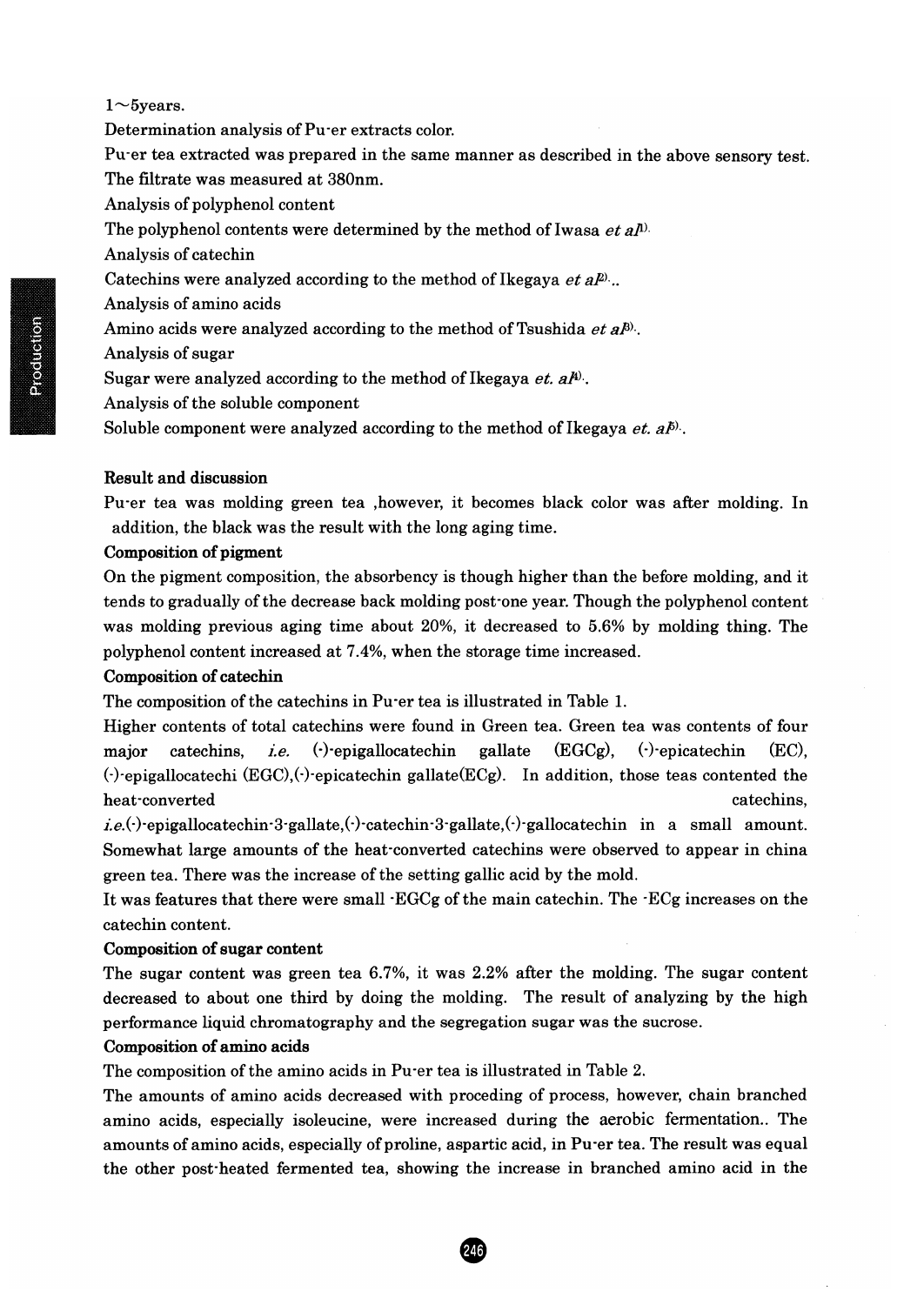manufacturing process. However, the amino acid increased in storage time fifth.

# Variation of the soluble component

The composition of the asoluble components in Pu-er tea is illustrated in Fig.2.

It gradually increased as a soluble component from the many fourth years on the first year. It gradually increased as a soluble component from the many fourth years on the first year.<br>The soluble component showed the tendency in the increase under saving of the tea.

# Reffences Reffences

l)Iwasa, K. *et ale* : Study oftea, No.26. 87(1988)

1)Iwasa, K. *et al*. : Study of tea, No.26. 87(1988)<br>2)Ikegaya K. *et.al*.: Study of tea, No.70. 121-122(1989)

3)Tushida T. *et al*.: Nippon Nogeikagaku Kaishi, 61. 817-822(1987)

4) Ikegaya K. *et al:* Tea research journal, No.70, 59-60(1990) *et*

5)Ikegaya K. *et al* : Tea research journal, No.70, 60-61(1990)

Green Tea **Steamed** Plasticed Aging Pu-er tea

| Steamed                                    |       |       |       |              |  |  |  |
|--------------------------------------------|-------|-------|-------|--------------|--|--|--|
| Plasticed                                  |       |       |       |              |  |  |  |
| Aging                                      |       |       |       |              |  |  |  |
| Pu-er tea                                  |       |       |       |              |  |  |  |
| Fig.1.Manufacturing process of Pu-er tea   |       |       |       |              |  |  |  |
|                                            |       |       |       |              |  |  |  |
|                                            |       |       |       |              |  |  |  |
|                                            |       |       |       |              |  |  |  |
|                                            |       |       |       |              |  |  |  |
| Catechin contents of Pu-er tea<br>Table 1. |       |       |       |              |  |  |  |
|                                            | 1year | 2year | 4year | <b>5year</b> |  |  |  |
| $(-)$ -EGC                                 | 0.04  | 0.06  | 0.09  | 0.09         |  |  |  |
| $(-)$ -EC                                  | 0.12  | 0.13  | 0.23  | 0.25         |  |  |  |
| $(-)$ -EGCg                                | 0.01  | 0.03  | 0.03  | 0.08         |  |  |  |
| $(-)$ -ECg                                 | 0.05  | 0.11  | 0.05  | 0.18         |  |  |  |
| $(-)$ -Gallic acid                         | 0.31  | 0.19  | 0.41  | 0.6          |  |  |  |
| $(-)$ -gallocatechin                       | 0.09  | 0.13  | 0.08  | 0.14         |  |  |  |
| $(-)$ -gallocatechin-3-gallate             |       | 0.01  | trace | 0.02         |  |  |  |
| (−)-catechin-3-gallate                     |       |       | 0.01  | 0.01         |  |  |  |
| Total                                      | 0.62  | 0.66  | 0.9   | 1.37         |  |  |  |
|                                            |       |       |       | $(\%)$       |  |  |  |